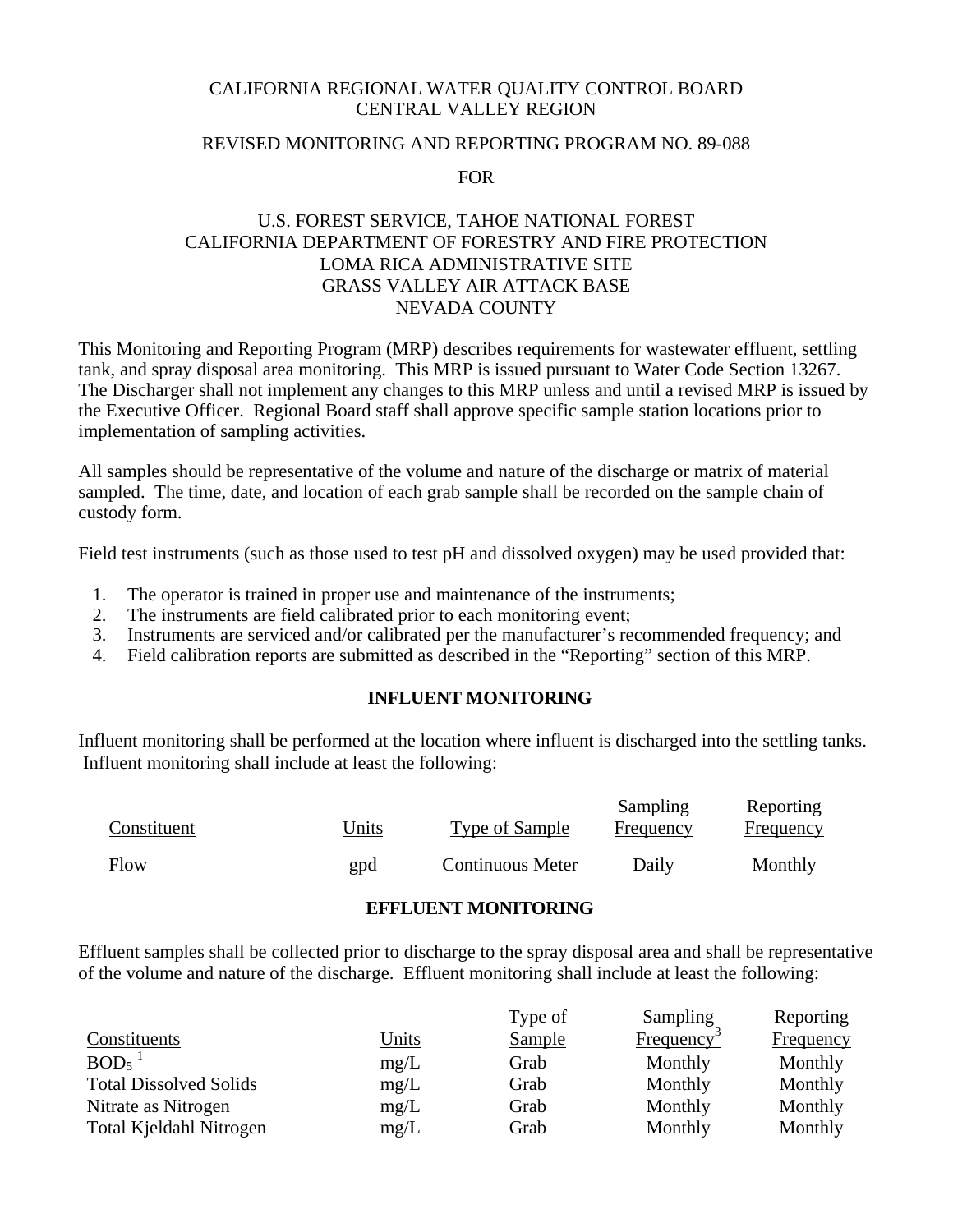#### REVISED MONITORING AND REPORTING PROGRAM NO. 89-088  $-2$ -U.S. FOREST SERVICE, TAHOE NATIONAL FOREST AND CALIFORNIA DEPARTMENT OF FORESTRY AND FIRE PROTECTION LOMA RICA ADMINISTRATIVE SITE GRASS VALLEY AIR ATTACK BASE NEVADA COUNTY

| Constituents                   | Units | Type of<br>Sample | Sampling<br>Frequency <sup>2</sup> | Reporting<br><b>Frequency</b> |
|--------------------------------|-------|-------------------|------------------------------------|-------------------------------|
| Ammonia                        | mg/L  | Grab              | Monthly                            | Monthly                       |
| Phosphate                      | mg/L  | Grab              | Monthly                            | Monthly                       |
| Sulfate                        | mg/L  | Grab              | Monthly                            | Monthly                       |
| Standard Minerals <sup>2</sup> | mg/L  | Grab              | Annually                           | Annually                      |

1 <sup>1</sup> 5-day, 20 $^{\circ}$ C Biochemical Oxygen Demand.<br><sup>2</sup> Standard Minarels shall include the following

 $\overline{a}$ 

<sup>2</sup> Standard Minerals shall include the following: boron, calcium, iron, manganese, magnesium, potassium, sodium, chloride, total alkalinity (including alkalinity series), and hardness.

 Samples do not need to be collected during the months when discharge does not occur; however, the monthly monitoring report shall clearly state that there was no discharge that month.

### **SETTLING TANK MONITORING**

Samples shall be collected from an established sampling station located in an area that will provide a sample representative of the water in the wash water settling tanks. Freeboard shall be measured vertically from the surface of the settling tanks and shall be measured to the nearest 0.1 feet. Monitoring of the settling tanks shall include, at a minimum, the following:

|                                            |            |                | Sampling               | Reporting |
|--------------------------------------------|------------|----------------|------------------------|-----------|
| Constituents                               | Units      | Type of Sample | Frequency <sup>:</sup> | Frequency |
| Dissolved Oxygen <sup>1, 4</sup>           | mg/L       | Grab           | Weekly                 | Monthly   |
| $pH^4$                                     | pH units   | Grab           | Weekly                 | Monthly   |
| Freeboard                                  | $0.1$ feet | Measurement    | Weekly                 | Monthly   |
| Seepage <sup>2</sup><br>Odors <sup>3</sup> | NA         | Observation    | Weekly                 | Monthly   |
|                                            |            | Observation    | Weekly                 | Monthly   |

 $\overline{1}$ Samples shall be collected at a depth of one foot from the settling tank in use, opposite the inlet. Samples shall be collected between 0700 and 0900 hours.

The settling tanks shall be observed for signs of seepage.

3 The presence of strong or unusual odors shall be reported.

4 Handheld meter may be used.

5 Samples do not need to be collected during the months when discharge does not occur; however, the monthly monitoring report shall clearly state that there was no discharge that month.

### **DISPOSAL AREA MONITORING**

Monitoring of the spray disposal area shall be conducted **daily** during irrigation and the results shall be included in the monthly monitoring report. Evidence of erosion, saturation, irrigation runoff, or the presence of nuisance conditions shall be noted in the report. Effluent monitoring results shall be used in calculations to ascertain loading rates at the application area. Monitoring of the disposal area shall include the following: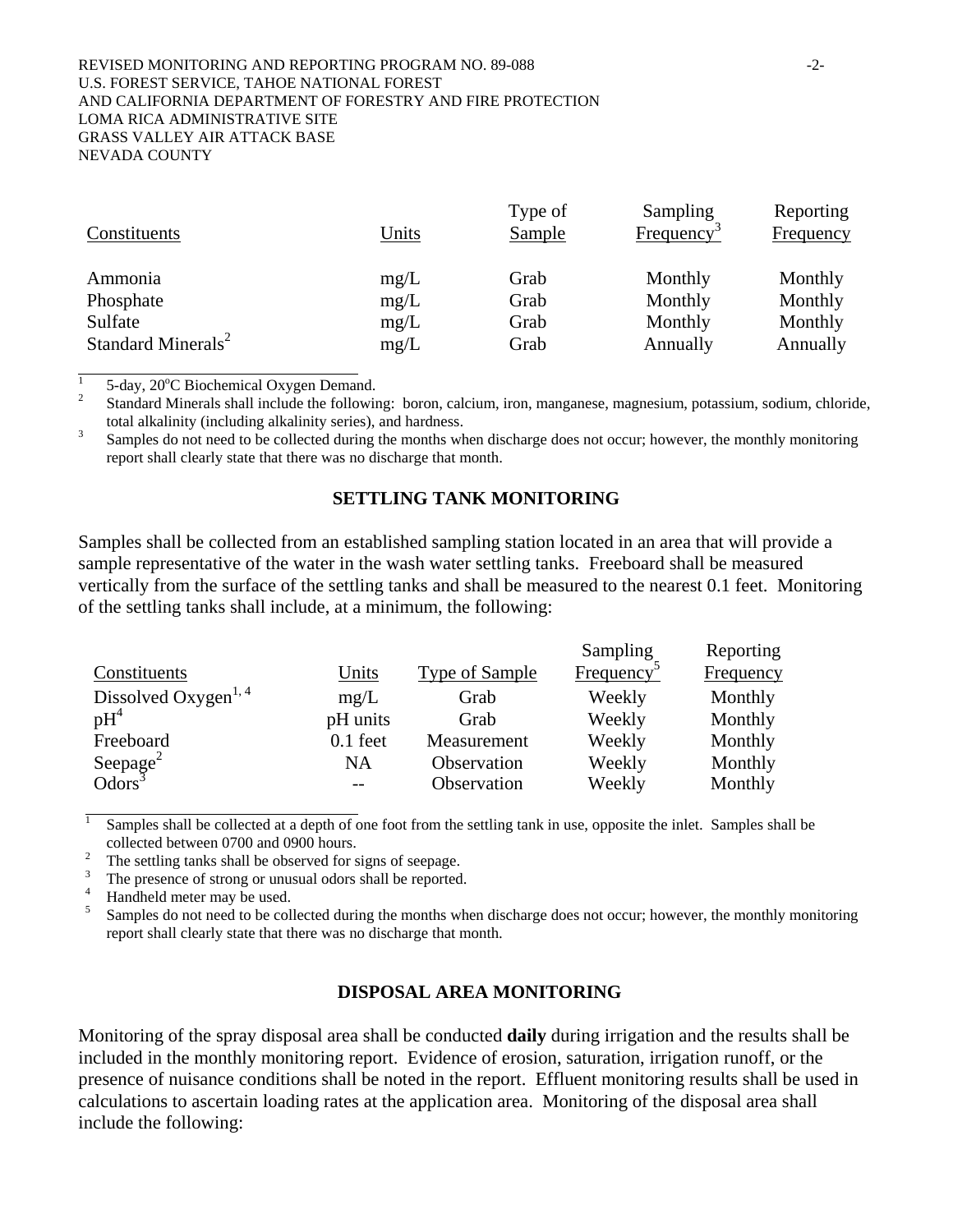#### REVISED MONITORING AND REPORTING PROGRAM NO. 89-088 43-U.S. FOREST SERVICE, TAHOE NATIONAL FOREST AND CALIFORNIA DEPARTMENT OF FORESTRY AND FIRE PROTECTION LOMA RICA ADMINISTRATIVE SITE GRASS VALLEY AIR ATTACK BASE NEVADA COUNTY

| Constituents                                               | Units              | Type of<br><b>Sample</b> | Sampling<br>Frequency <sup>4</sup> | Reporting<br><b>Frequency</b> |
|------------------------------------------------------------|--------------------|--------------------------|------------------------------------|-------------------------------|
| Flow                                                       | Gallons            | Meter                    | Daily                              | Monthly                       |
| <b>Local Rainfall</b>                                      | Inches             | Measurement              | Daily                              | Monthly                       |
| Acreage Applied                                            | Acres              | Calculated               | Daily                              | Monthly                       |
| Application Rate <sup>2</sup>                              | gal/acre/day       | Calculated               | Daily                              | Monthly                       |
| $BOD5$ Loading Rate <sup>2</sup>                           | $lbs/acre/day^3$   | Calculated               | Monthly                            | Monthly                       |
| <b>Total Nitrogen Loading</b><br>Rate <sup>2</sup>         | $lbs/acre/month^3$ | Calculated               | Monthly                            | Monthly                       |
| <b>Total Dissolved Solids</b><br>Loading Rate <sup>2</sup> | $lbs/acre/month^3$ | Calculated               | Monthly                            | Monthly                       |

<sup>1</sup> Land application areas shall be identified.<br><sup>2</sup> For each land application area.<br><sup>3</sup> Report monthly total and cumulative annual to date.

<sup>4</sup> Samples do not need to be collected during the months when discharge does not occur; however, the monthly monitoring report shall clearly state that there was no discharge that month.

# **REPORTING**

In reporting monitoring data, the Discharger shall arrange the data in tabular form so that the date, sample type (e.g., process wastewater effluent, etc.), and reported analytical result for each sample are readily discernible. The data shall be summarized in such a manner to clearly illustrate compliance with waste discharge requirements and spatial or temporal trends, as applicable. The results of any monitoring done more frequently than required at the locations specified in the Monitoring and Reporting Program shall be reported in the next scheduled monitoring report.

# **A. Monthly Monitoring Reports**

Monthly reports shall be submitted to the Regional Board on the **1st day of the second month following sampling** (i.e. the January Report is due by 1 March). At a minimum, the reports shall include:

- 1. Results of influent, effluent, settling tank, and spray disposal area monitoring;
- 2. A comparison of monitoring data to the discharge specifications and an explanation of any violation of those requirements. Data shall be presented in tabular format;
- 3. If requested by staff, copies of laboratory analytical report(s); and
- 4. A calibration log verifying calibration of all hand held monitoring instruments and devices used to comply with the prescribed monitoring program.